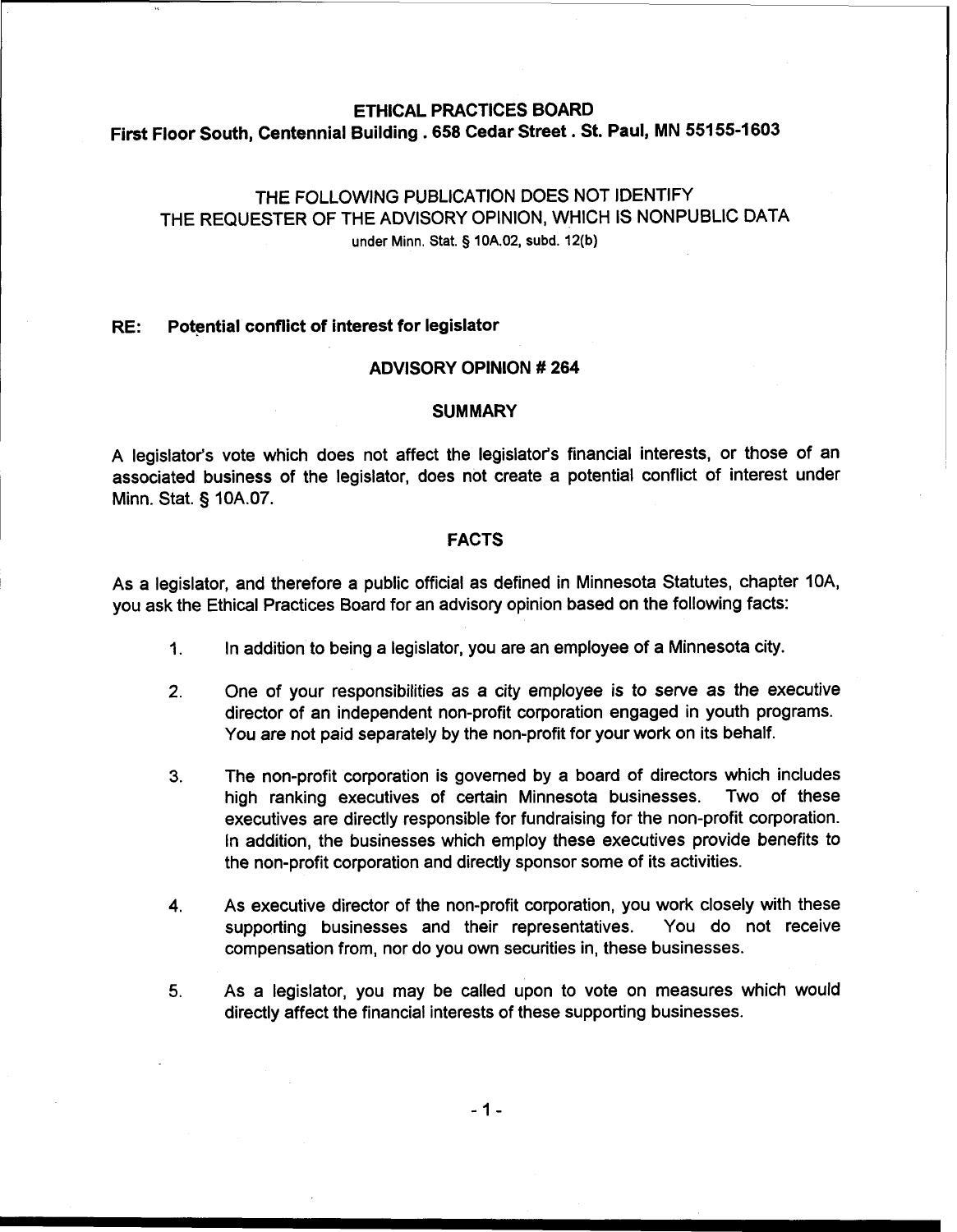#### **ISSUE**

Does a potential conflict of interest arise under Minn. Stat. § **10A.07** for a public official who is the executive director of a nonprofit corporation (although paid by another entity for these services) and who is called upon to vote on a matter which will affect the financial interests of a business which supports the non-profit corporation?

# **I OPINION**

No. The non-profit corporation is not an associated business of the official, because it is not a source of compensation for the official, nor does the official own securities in it. Minn. Stat. § **10A.O1,** subd. **4.** For the same reasons, the businesses providing support to the non-profit corporation are not associated businesses of the official.

**A** potential conflict of interest arises under Minn. Stat. § **10A.07** only when **a** public official's vote would affect the financial interests of the official or those of an associated business.

This opinion is limited to interpretation of the conflict of interest provisions of Minn. Stat. § **10A.07.** Your request indicates that you have general concerns about how your vote in the described matter may be construed by others. That issue is not within the scope of Minnesota Statutes Chapter **10A** and the Board expresses no opinion on it.

Issued: **q** - **2s-- 97** 

Carolyn D. Rodriguez, Chair Ethical Practices Board